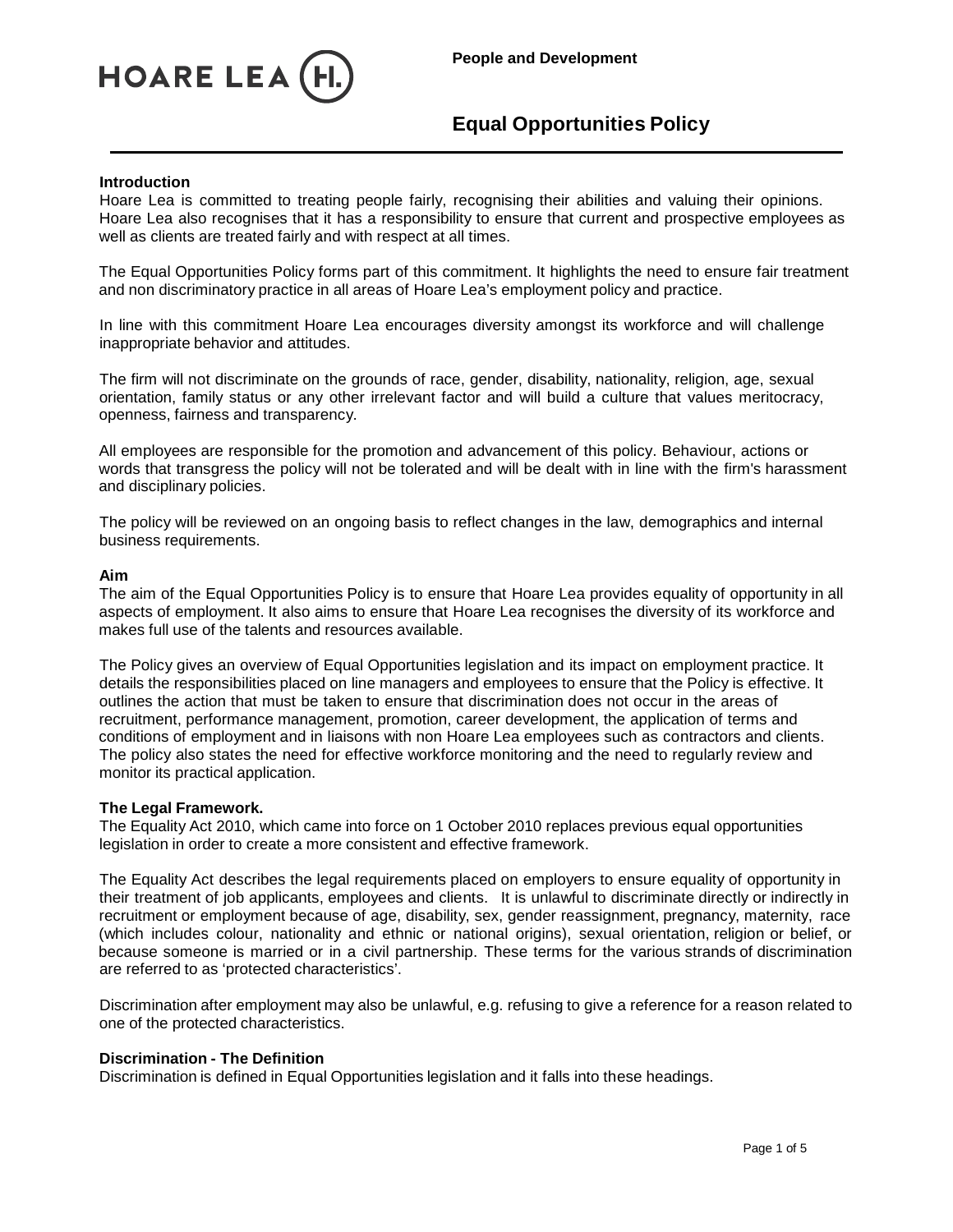

# **Direct Discrimination**

This consists of treating a person less favourably than another/others on the basis of one or more the protected characteristics listed above e.g. age, gender, etc.

Examples of direct discrimination are; not employing women because they may take maternity leave; not promoting Asian staff because of their ethnic origin and not providing disabled employees with equal access to training opportunities because of their disability.

## **Indirect Discrimination**

This occurs when a condition or requirement is applied for all but in reality that condition adversely affects a greater proportion of the members of one group than the members of another group and it is found that the condition or requirement cannot be justified.

Examples of indirect discrimination are; requiring specific British qualifications for posts without allowing for equivalent qualifications from other countries, changing working patterns to patterns that conflict with caring responsibilities.

## **Associative Discrimination**

This occurs when an individual is directly discriminated against or harassed for association with another individual who fulfils one or more the protected characteristics listed above, e.g. they are disabled.

An example of associative discrimination would be declining a promotion for an employee because she has caring responsibilities for a disabled partner.

## **Perceptive Discrimination**

This occurs when an individual is directly discriminated against or harassed based on a perception that he or she has a particular protected characteristic when he or she does not, in fact, have that characteristic.

An example of perceptive discrimination would be rejecting a job application submitted by a white person whom the employer wrongly assumes to be black because they have an African name, or where someone is verbally abused because he is perceived to be homosexual, even though he is actually heterosexual.

## **Victimisation**

This occurs where an individual is treated less favourably than another person because they have asserted a right to equality or they have supported another person's claim of alleged unlawful discrimination.

## **Harassment**

Harassment on the grounds of any of the criteria listed at above is a form of unlawful discrimination because it is regarded as less favourable treatment. Harassment is normally defined as behaviour which is unwanted and offensive, which creates an offensive, humiliating or intimidating working environment and which affects the dignity of people at work.

## **Third-party Harassment**

This occurs where an employee is harassed by third parties such as clients or customers.

## **Failure to make reasonable adjustments**

Where a physical feature, a criterion or a practice puts a disabled person at a substantial disadvantage, and the employer has failed to make reasonable adjustments to enable the disabled person to overcome the disadvantage, the employer may be found to have discriminated against a disabled individual.

# **Clients, suppliers and other people not employed by the firm**

The firm will not discriminate unlawfully against customers using or seeking to use goods, facilities or services provided by the firm.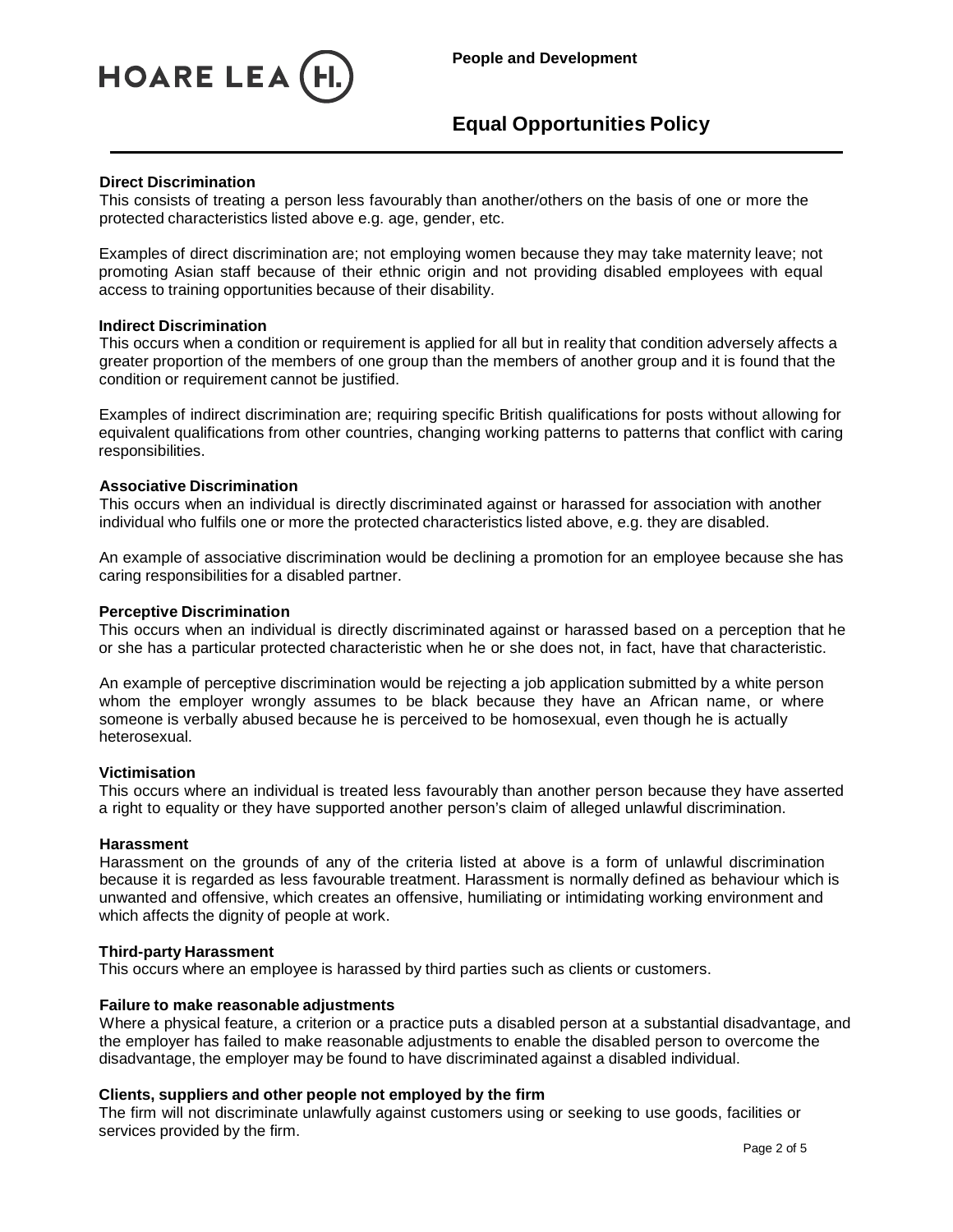

Employees should report any bullying or harassment by clients, suppliers, visitors or others to their manager who will take appropriate action.

## **Responsibilities**

The HR Group and Partners have specific responsibility for ensuring that the Equal Opportunities Policy is implemented, monitored and reviewed regularly.

To ensure that the policy is effective and successfully achieves its stated aim all line managers have a responsibility and obligation to ensure that Hoare Lea's employment policies and procedures are applied in a fair and non discriminatory way.

Line managers must also ensure that employees under their supervision are aware of the Equal Opportunities Policy and apply the standards of behaviour expected of them by the firm and under the law.

Line Managers have a responsibility to deal with any breach of the policy using the appropriate procedures. Complaints of discrimination including victimisation and harassment must also be investigated and dealt with promptly in line with the firm's harassment and disciplinary procedures.

All employees have a responsibility to treat others fairly and with respect, employees must not unlawfully discriminate or assist others to discriminate, employees must observe the requirements of the Equal Opportunities policy and apply its principles accordingly.

# **Policies and Procedures**

## **Recruitment**

Hoare Lea is committed to ensuring that the most suitably qualified and experienced candidates are appointed to positions within the firm on the basis of job related criteria.

- All employees involved in the recruitment and selection process will receive appropriate training to ensure that they understand their role in relation to the Equal Opportunities Policy and the need to ensure fair and non discriminatory practice
- Advertising and recruitment activity will be aimed at encouraging applicants from all sections of the labour market.
- Recruitment literature and advertisements will indicate that Hoare Lea has an Equal
- Opportunities Policy and is committed to being an Equal Opportunities employer.
- The use of employment agencies will be examined and reviewed to ensure that they operate an effective Equal Opportunities Policy.
- Selection methods will be reviewed and monitored to ensure that they do not have a disproportionately adverse effect on members from a particular group.
- Selection will be determined by objective assessment based on justifiable job related criteria.
- The recruitment process will be monitored and reviewed on a regular basis.

## **Promotion and Transfer**

Hoare Lea is committed to ensuring that employees are selected for promotion and transfer on the basis of merit and objective assessment against job related criteria. Employees may be identified for promotion or transfer by the application of performance management systems and succession planning, internal recruitment to posts will be conducted fairly and consistently.

## **Career Development and Training**

Hoare Lea will ensure that the provision of career development and training opportunities is fair and consistent. Access to training will not be denied on the basis of unjustifiable criteria, e.g. number of hours worked, gender, etc.